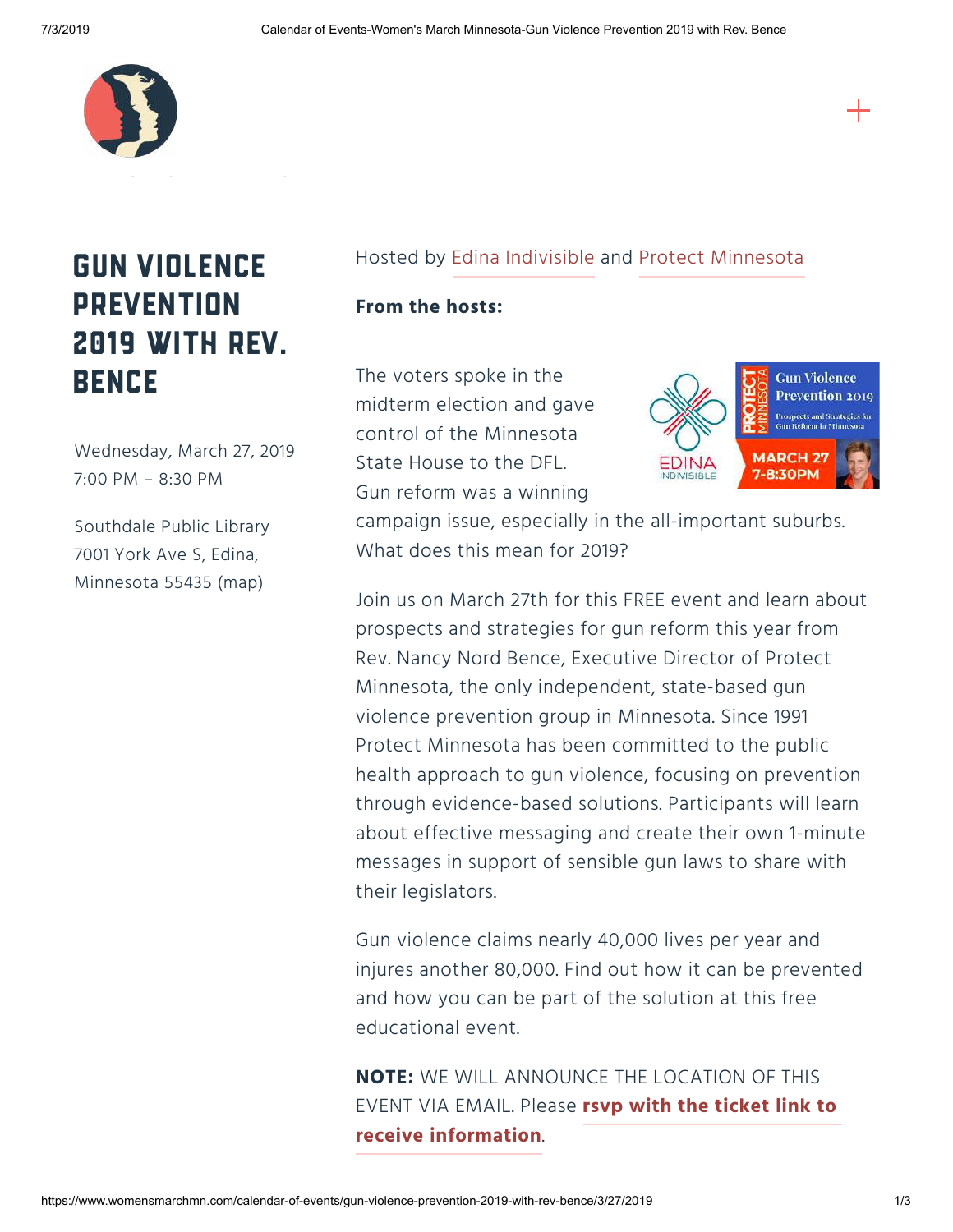

Source:: <https://www.facebook.com/events/308775373329457/>

Posted in [Calendar Event,](https://www.womensmarchmn.com/calendar-of-events?category=Calendar+Event) [Ending Violence](https://www.womensmarchmn.com/calendar-of-events?category=Ending+Violence)

Earlier Event: March 27 [Minnesota Women's Consortium Celebration 39](https://www.womensmarchmn.com/calendar-of-events/minnesota-womens-consortium-celebration-39/3/26/2019)

> Later Event: March 27 [Our Voting Maps: HF 1605 Redistricting Reform Update](https://www.womensmarchmn.com/calendar-of-events/our-voting-maps-hf-1605-redistricting-reform-update/3/27/2019)

Search

CONTACT US

admin@womensmarchmn. com

Sign up to receive news and updates.

I N F O

[Resilient ReSisters](https://www.womensmarchmn.com/resislient-resisters-folder)

[Who We Are](https://www.womensmarchmn.com/who-we-are)

F O L L O W U S